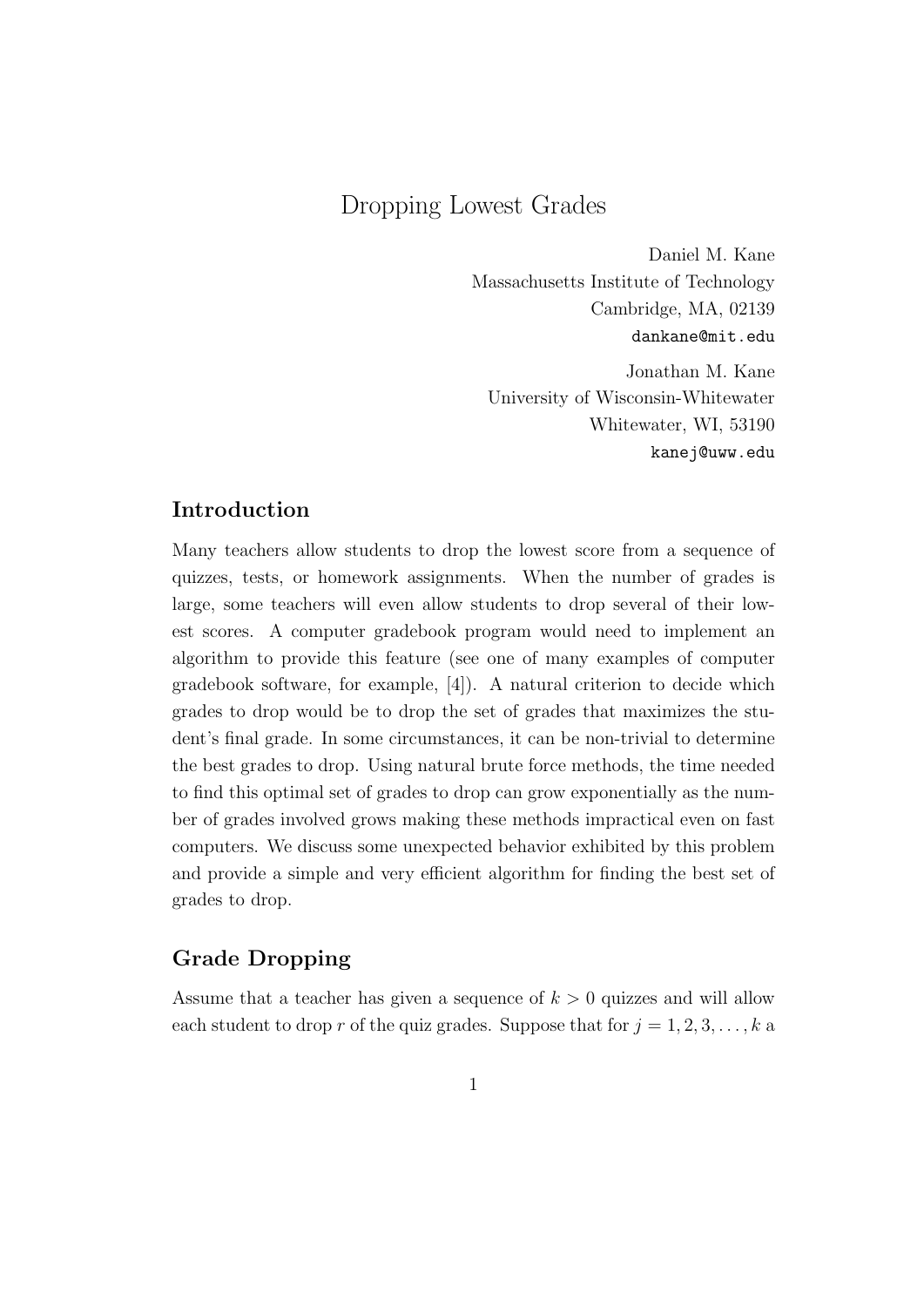particular student has earned on quiz *j* a score of *m<sup>j</sup>* points out of a possible  $n<sub>i</sub>$  points. For simplicity assume earned scores are integers, and possible points are positive integers. Let  $N$  be an upper bound for the  $n_j$ . We will refer to the set of *r* grades that are dropped as the *deletion set*, and the set of *k − r* grades that are not dropped as the *retained set*. The goal is to identify the deletion set which will result in the student receiving the highest possible final grade, the *optimal deletion set*.

If the teacher is only basing the student's final grade on the student's raw score,  $\sum_{j=1}^{k} m_j$ , then finding the best grades to drop is a simple matter of finding the  $r$  smallest  $m_i$  values and dropping them. For example, suppose that Alan has earned the quiz scores shown in Table 1.

| TABLE 1 : Alan's Quiz scores |    |    |    |    |    |
|------------------------------|----|----|----|----|----|
| Quiz                         |    |    |    |    | h  |
| Score                        |    |    | 24 |    |    |
| Possible                     |    | 12 |    |    | 24 |
| Percentage                   | 25 | 50 | 60 | 75 | 25 |

If the teacher wants to drop two quiz scores, this student does the best by dropping quizzes 1 and 4 since those are the two with the smallest number of points assigned, leaving the student with an accumulated quiz total of  $6 + 24 + 6 = 36$ , the largest possible sum of three scores. Notice that we dropped quiz 4, on which the student scored a higher percentage than on any other quiz.

On the other hand, if the teacher is basing the student's final grade on the ratio of total points earned to the total points possible, then the problem of finding the best set of *r* scores to drop is far more interesting. What we need is a subset  $S \subset K = \{1, 2, 3, \ldots, k\}$  of  $k - r$  retained grades so that the ratio ∑  $\frac{\sum_{j \in S} m_j}{\sum_{i \in S} n_i}$  $\frac{j \in S_{ij}}{j \in S_{ij}}$  is maximized. If all the quizzes are worth the same amount, that is, if all of the  $n_j$  are equal, then this reduces to finding the *r* smallest  $m_j$  values, just as it was in the above example.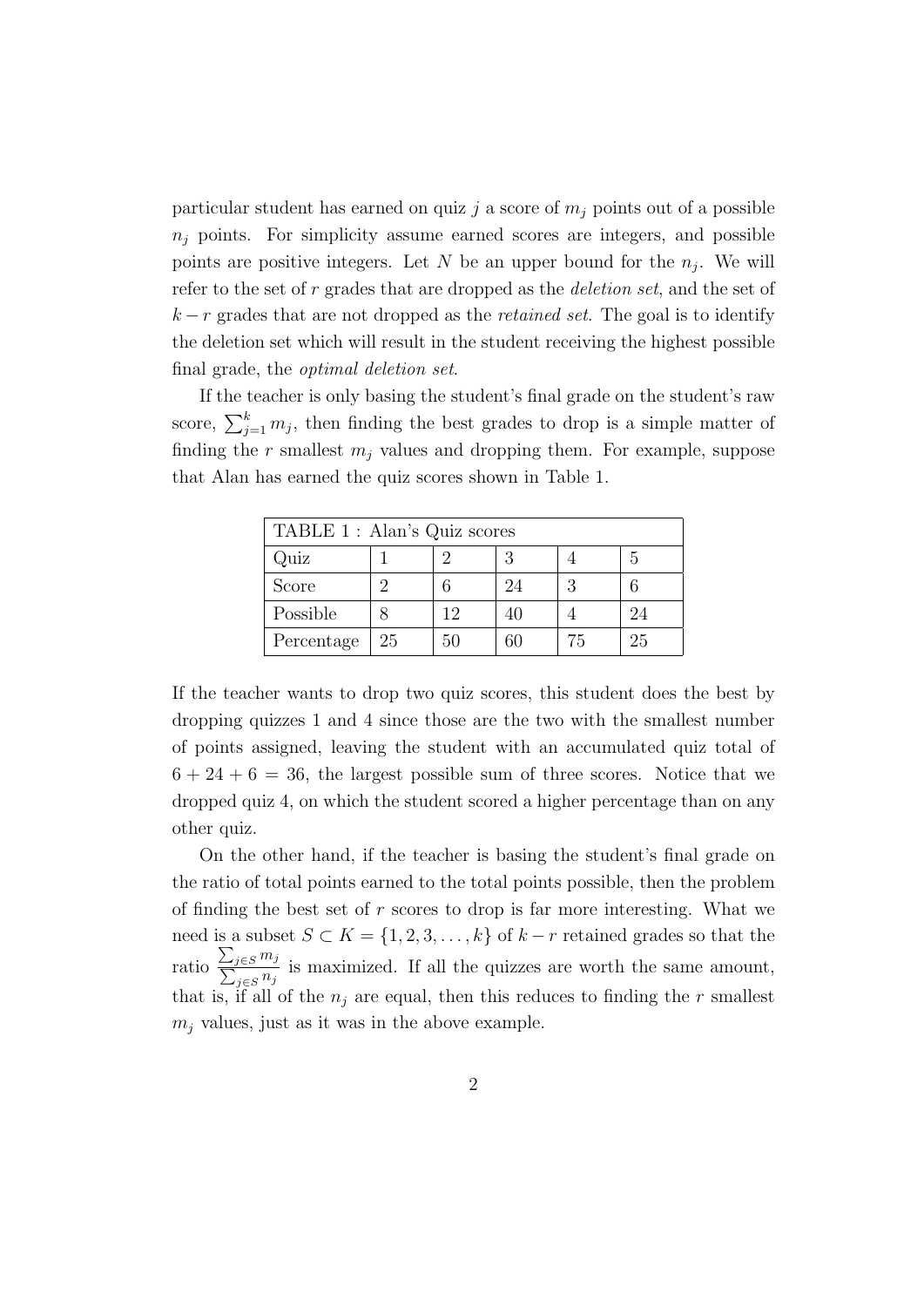## **Paradoxical Behavior**

Intuitively, one might suspect that a way to obtain an optimal solution would be to drop those quiz grades where the student performed the worst either by obtaining the smallest number of points or by obtaining the smallest percentage grade,  $\frac{m_j(100\%)}{n_j}$ . However, this is not always the case as the following examples illustrate. Consider Beth's quiz scores shown in Table 2.

| TABLE 2: Beth's Quiz Scores |     |     |    |  |
|-----------------------------|-----|-----|----|--|
| Quiz                        |     | 2   | 3  |  |
| Score                       | 80  | 20  |    |  |
| Possible                    | 100 | 100 | 20 |  |
| Percentage                  | 80  | 20  | 5  |  |

It is clear that Beth performed worst on quiz 3 where she obtained the smallest raw score  $(1)$  and the smallest percentage grade  $(5\%)$ . If that grade is dropped, Beth's remaining quiz grades would give a mean score of  $(80 +$  $20)/(100+100) = 50\%$ . On the other hand, if quiz 2 is dropped instead, she would receive a mean score of  $(80 + 1)/(100 + 20) = 67.5\%$ . The reason for this is that quiz 3 is not worth very many points, so its impact on the final score is much smaller than that of quiz 2.

One conclusion is clear. As long as the number of grades to drop is smaller than the total number of grades, the optimal retained set of grades will always contain the grade that has the largest percentage score. If more than one grade shares the same largest percentage score, none of those grades will be dropped unless there are more of them than the number of retained grades. For example, with Beth's grades, quiz 1 will not be dropped. The reason for this is that if the retained set *S* contains any grade whose percentage is not the largest percentage, the average ∑  $\frac{\sum_{j \in S} m_j}{\sum_{j \in S} n_j}$  $\frac{j \in S^{n_j}}{j \in S^{n_j}}$  will be less than this largest percentage. *S* will then contain at least one grade whose percentage is less than or equal to the average of the grades in *S*. Removing that grade and replacing it with a grade with the largest percentage will raise the average since both the removal and the addition raise the average.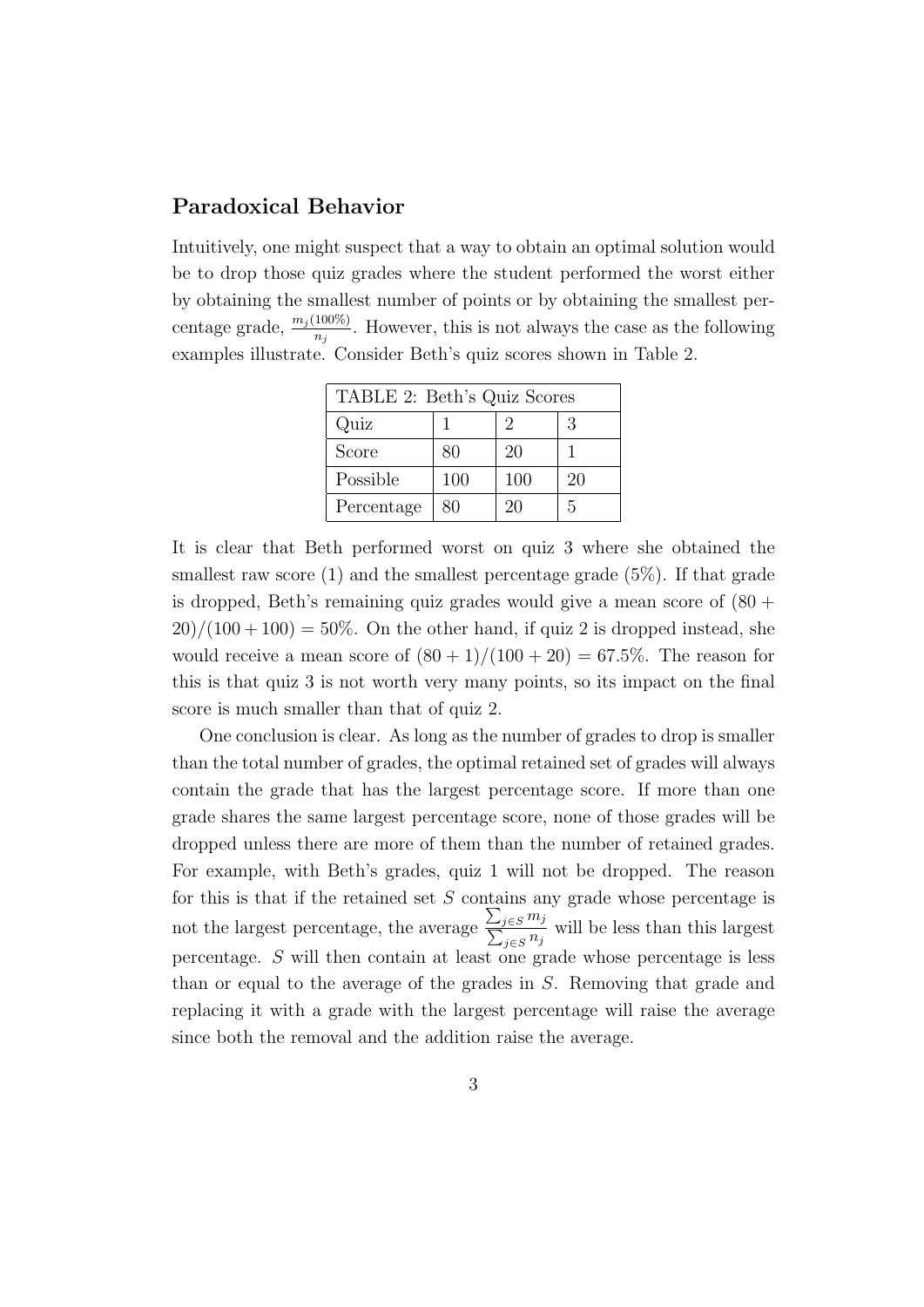As seen with Beth's grades, the reverse argument does not work. That is, the grade with the smallest percentage score does not necessarily appear in the optimal deletion set. We can conclude that the grade with the smallest percentage will be among the grades retained if we want to get the smallest possible average score. But getting the smallest possible average score is not the goal.

One might hope that the best way to drop a set of *r* grades can be constructed inductively by finding the best one grade to drop, and then finding the best grade to drop from the remaining grades, and so on. This strategy turns out not to work. Consider Carl's quiz scores shown in Table 3.

| TABLE 3: Carl's Quiz Scores |     |    |    |    |
|-----------------------------|-----|----|----|----|
| Quiz                        |     |    | 3  |    |
| Score                       | 100 | 42 | 14 | 3  |
| Possible                    | 100 | 91 | 55 | 38 |
| Percentage                  | 100 | 46 | 25 |    |

If we wish to drop just one grade, then the best score is obtained by dropping quiz 4 yielding an average of  $(100 + 42 + 14)/(100 + 91 + 55) = 63.4\%$  as compared to 32*.*0% for dropping quiz 1, 60*.*6% for dropping quiz 2, and 63*.*3% for dropping quiz 3. If we need to drop two scores, it is best to drop quizzes 2 and 3 and retain quiz 4 to get the average  $(100+3)/(100+38) = 74.6\%$  as compared to 74*.*3% for dropping quizzes 3 and 4, 73*.*5% for dropping quizzes 2 and 4, and 38*.*4% for dropping quizzes 1 and 4. Notice that the optimal deletion set of two grades does not include the best single grade to drop.

Also surprising is how slight changes to a problem can result in radically different results. To see this, consider Dale's eleven quiz grades displayed in Table 4.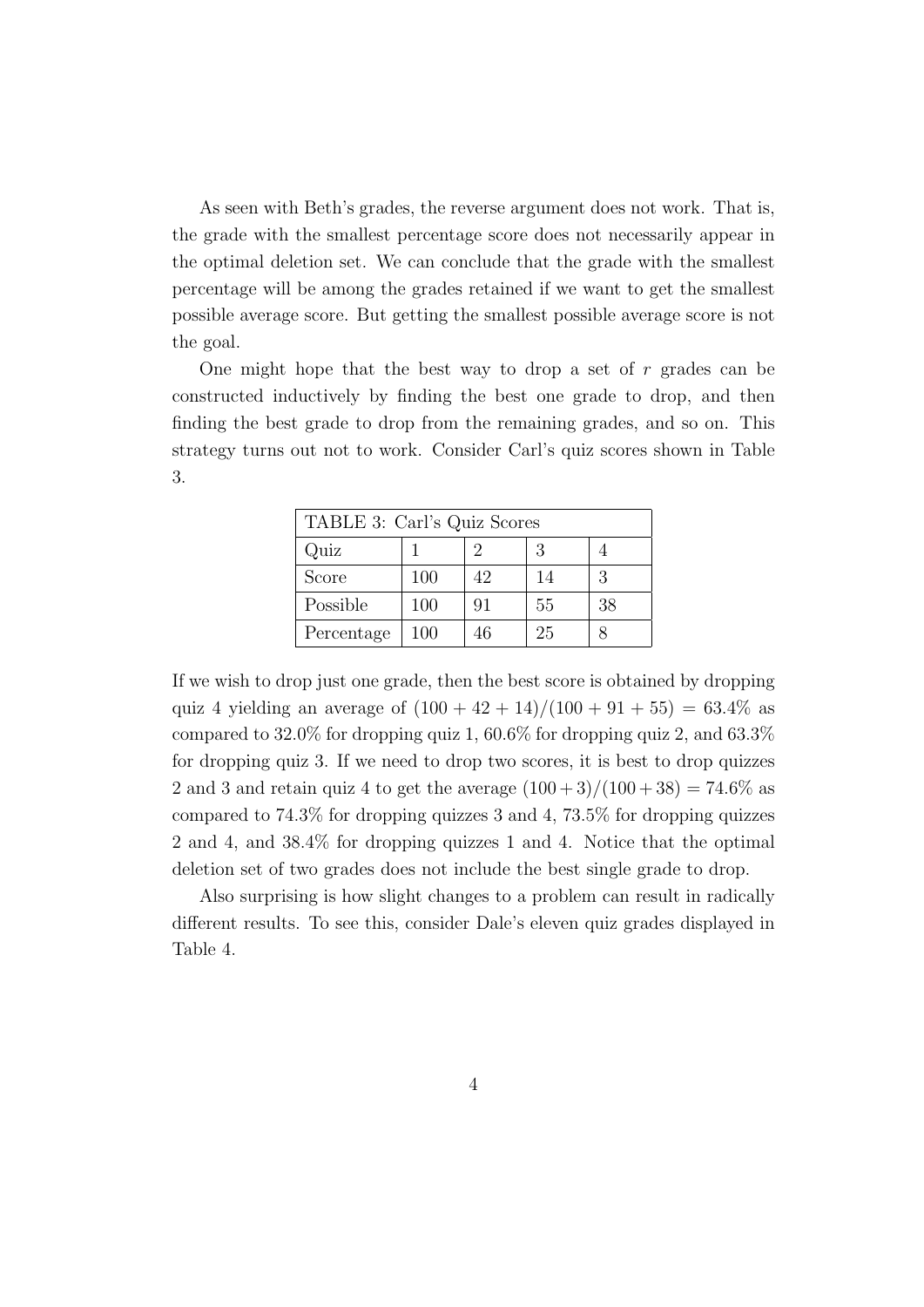| TABLE 4: Dale's Quiz Scores |                      |                       |                               |                         |                         |                         |
|-----------------------------|----------------------|-----------------------|-------------------------------|-------------------------|-------------------------|-------------------------|
| Quiz                        | $\overline{0}$       |                       | $\overline{2}$                | 3                       | $\overline{4}$          | $\overline{5}$          |
| Score                       | $20+c$               | $21 - b_1$            | $22 - b_2$                    | $23 - b_3$              | $24 - b_4$              | $25 - b_5$              |
| Possible                    | 40                   | 42                    | 44                            | 46                      | 48                      | 50                      |
| Percentage                  | $50 + \frac{c}{.40}$ | $rac{b_1}{.42}$<br>50 | $-\frac{\bar{b}_2}{44}$<br>50 | $\frac{b_3}{.46}$<br>50 | $\frac{b_4}{.48}$<br>50 | $rac{b_5}{.50}$<br>50   |
|                             |                      |                       |                               |                         |                         |                         |
| Quiz                        |                      | 6                     | 7                             | 8                       | 9                       | 10                      |
| Score                       |                      | $26 - b_6$            | $27 - b_7$                    | $28 - b_8$              | $29 - b_9$              | $30 - b_{10}$           |
| Possible                    |                      | 52                    | 54                            | 56                      | 58                      | 60                      |
| Percentage                  |                      | $rac{b_6}{52}$<br>50  | $rac{b_7}{.54}$<br>50         | $rac{b_8}{.56}$<br>50   | $rac{b_9}{.58}$<br>50   | $rac{b_{10}}{60}$<br>50 |

We consider several examples of Dale's quiz scores where *c* and each of the  $b_j$  are positive integers. Since quiz 0 is the only quiz with percentage over 50%, we would not want to drop quiz 0. If  $A \subset \{1, 2, 3, 4, 5, 6, 7, 8, 9, 10\}$  is the set of other quiz grades retained, the resulting average score is

$$
\frac{20 + c + \frac{\sum_{j \in A} n_j}{2} - \sum_{j \in A} b_j}{40 + \sum_{j \in A} n_j} = 0.5 + \frac{c - \sum_{j \in A} b_j}{40 + \sum_{j \in A} n_j}.
$$

First, let us set  $c = 4$  and each of the  $b_j = 1$ . If we drop five quiz grades, the average score will be  $0.5 + \frac{4 - \sum_{j \in A} b_j}{40 + \sum_j a_j}$ 40+∑ *<sup>j</sup>∈<sup>A</sup> <sup>n</sup><sup>j</sup>*  $= 0.5 - \frac{1}{40 + \sum_{ }^{\infty}}$  $\frac{1}{40+\sum_{j\in A}n_j}$ . So, to maximize this average, we want *A* to represent the quizzes with the largest possible values,  $n_j$ , in order to make the denominator of the fraction as large as possible. Thus, the optimal deletion set is  $\{1, 2, 3, 4, 5\}$ .

But if we just change the value of *c* from 4 to 6, the average score be- $\frac{6 - \sum_{j \in A} b_j}{40 + \sum_{j \in A} a_j}$ 40+∑ *<sup>j</sup>∈<sup>A</sup> <sup>n</sup><sup>j</sup>*  $= 0.5 + \frac{1}{40 + \sum_{j \in A} n_j}$ . In this case we want *A* to represent the quizzes with the smallest possible values in order to make the denominator of the fraction as small as possible. Thus, the optimal deletion set is  $\{6, 7, 8, 9, 10\}$ . A slight change in *c* completely changed the optimal deletion set. Note that if  $c = 5$ , all deletion sets which do not include quiz 0 result in the same average of  $50\%$ , so every set *A* of size five gives the same optimal average.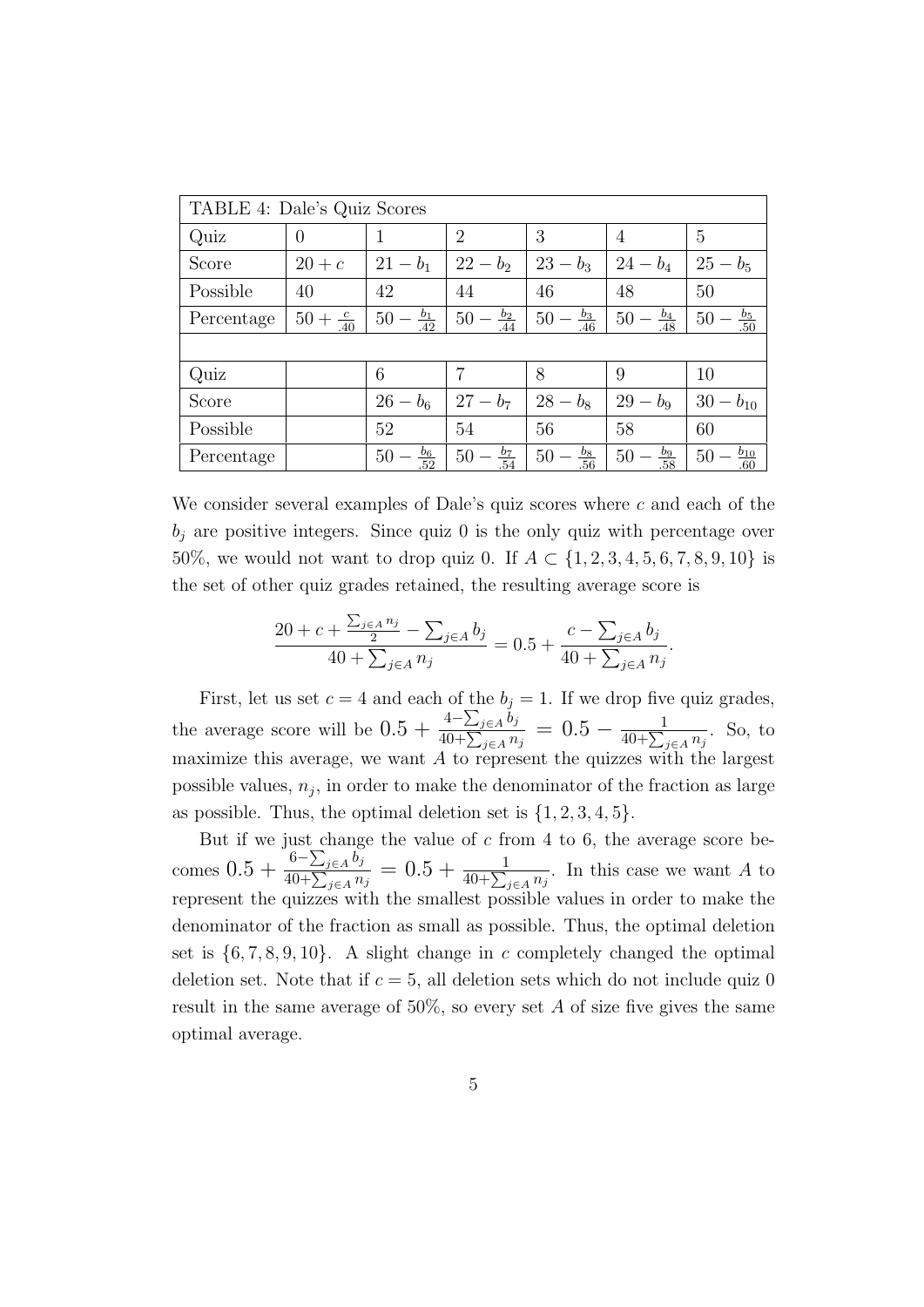Next, consider what happens with Dale's quiz scores when  $c = 11$  and  $b_i = 2$  for each *j*. If we drop four quiz grades, the set *A* will have six elements, and the average score will be  $0.5 + \frac{11-2\sum_{j\in A} b_j}{40+ \sum_{j\in A} a_j}$ 40+∑ *<sup>j</sup>∈<sup>A</sup> <sup>n</sup><sup>j</sup>*  $= 0.5 - \frac{1}{40 + \sum_{ }^{\infty}}$  $\frac{1}{40+\sum_{j\in A}n_j}$ . To maximize this average, we want to retain the quizzes with the largest possible scores, so the optimal deletion set is  $\{1, 2, 3, 4\}$ . If, on the other hand, we drop five quiz grades, the set *A* will have only five elements, and the average score becomes  $0.5 + \frac{11-2\sum_{j\in A}b_j}{40+\sum_{j\in A}a_j}$ 40+∑ *<sup>j</sup>∈<sup>A</sup> <sup>n</sup><sup>j</sup>*  $= 0.5 + \frac{1}{40 + \sum_{j \in A} n_j}$ . To maximize this average, we want to retain the quizzes with the smallest possible scores, so the optimal deletion set is *{*6*,* 7*,* 8*,* 9*,* 10*}* which has no elements in common with the optimal deletion set when we dropped only four grades.

Finally, Dale's quiz scores can be used to show that the optimal deletion set when dropping four grades can overlap with the optimal deletion set when dropping five grades to whatever extent we like. Indeed, let *t* represent the number of grades we wish the two optimal deletion sets to have in common where *t* is one of the numbers 1, 2, 3, or 4. Set  $b_j = 3$  for each *j* from 1 to *t*, and set  $b_j = 2$  for each  $j > t$ . Let  $c = 11$ . If we drop four quizzes, and *s* is the number of retained quizzes which have their  $b_j = 3$ , the set *A* will have six elements, and the average score will be  $0.5 + \frac{11 - \sum_{j \in A} b_j}{40 + \sum_{j \in A} b_j}$ 40+∑ *<sup>j</sup>∈<sup>A</sup> <sup>n</sup><sup>j</sup>* =  $0.5 - \frac{11 - [s + 2(6 - s)]}{40 + \sum_{n \geq 0} a_n}$ 40+∑ *<sup>j</sup>∈<sup>A</sup> <sup>n</sup><sup>j</sup>*  $= 0.5 - \frac{1+s}{40+s}$  $\frac{1+s}{40+\sum_{j\in A}n_j}$ . To maximize this average, *s* needs to be as small as possible (0), and we need to retain the quizzes with the largest possible score. This means the optimal deletion set is *{*1*,* 2*,* 3*,* 4*}*.

Now, if we drop five quiz scores, and *s* is the number retained quizzes which have their  $b_j = 3$ , the set *A* will have five elements, and the average score becomes  $0.5+\frac{11-\sum_{j\in A}b_j}{40+\sum_{j\in A}a_j}$ 40+∑ *<sup>j</sup>∈<sup>A</sup> <sup>n</sup><sup>j</sup>*  $= 0.5 + \frac{11-[s+2(5-s)]}{40+\sum_{j\in A}n_j}$  $= 0.5 + \frac{1-s}{40 + \sum_{j \in A} n_j}$ . To maximize this average, *s* needs to be 0 or else the numerator 1*−s* will be less than or equal to zero, and the average will not exceed 50%. Thus, this average will be maximized only when we drop all the quizzes with  $b_j = 3$ and retain quizzes with the smallest possible score. This means the optimal deletion set is the set containing the quizzes with  $b_j = 3$  and as many of the high numbered quizzes as needed. Thus, the overlap between the optimal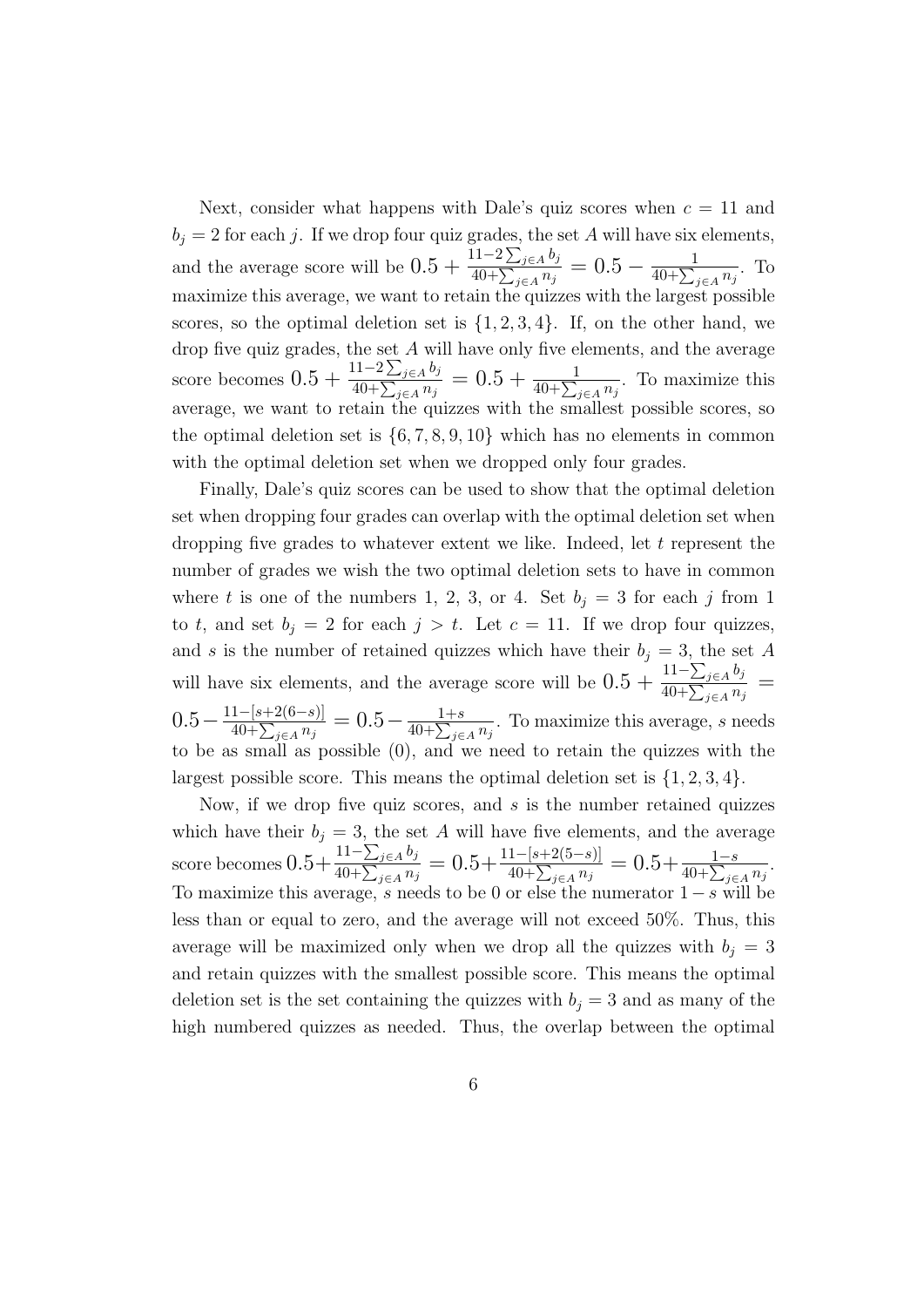deletion set when dropping four grades and the optimal deletion set when dropping five grades will be exactly the set of *t* grades with the  $b_j = 3$ .

Note that it is easy to construct examples similar to Dale's grades which include a very large number of quiz scores that exhibit the same paradoxical behavior as in the examples just given. Even though such examples exist only when the possible scores, the  $n_j$  values, are not all the same, paradoxical examples can still be constructed where the  $n_j$  values are all very close to each other, for example, within 1 of a fixed value. These examples are reminiscent of Simpson's Paradox (see [6]) which also deals with creating ratios by combining the numerators and denominators of other fractions.

## **Algorithms for Finding the Optimal Deletion Set**

We return to the question of how one can identify the optimal deletion set when we want to drop *r* grades from a list of *k* quiz scores. One *brute force algorithm* would have us calculate the average grade for each possible set of *k − r* retained grades. There are several well-known algorithms for enumerating all such subsets (see virtually any book on combinatorics, for example [1]). The arithmetic for calculating each average grade is straight forward. Unfortunately, even though checking any one average is very fast, the number of average grades which need to be calculated is given by the binomial coefficient ( *k*  $\binom{k}{r}$  which grows at a rate of  $\frac{k^r}{r!}$  $\frac{k}{r!}$ . For small *k* and *r*, these calculations pose no problems. However, if a teacher wanted to drop just 10 grades from a list of 100 grades, even on a computer this algorithm would take far too long to be of any practical value.

The examples of the last section suggest that small changes in a problem can result in completely different optimal deletion sets. This indicates that we would run into difficulties by trying to implement either a *greedy algorithm* or a *dynamic programming algorithm*. These standard approaches to developing algorithms attempt to find solutions to problems by constructing an array of solutions to smaller problems which, in our case, have little bearing on the results of the original problem (see [3] for a discussion of how these methods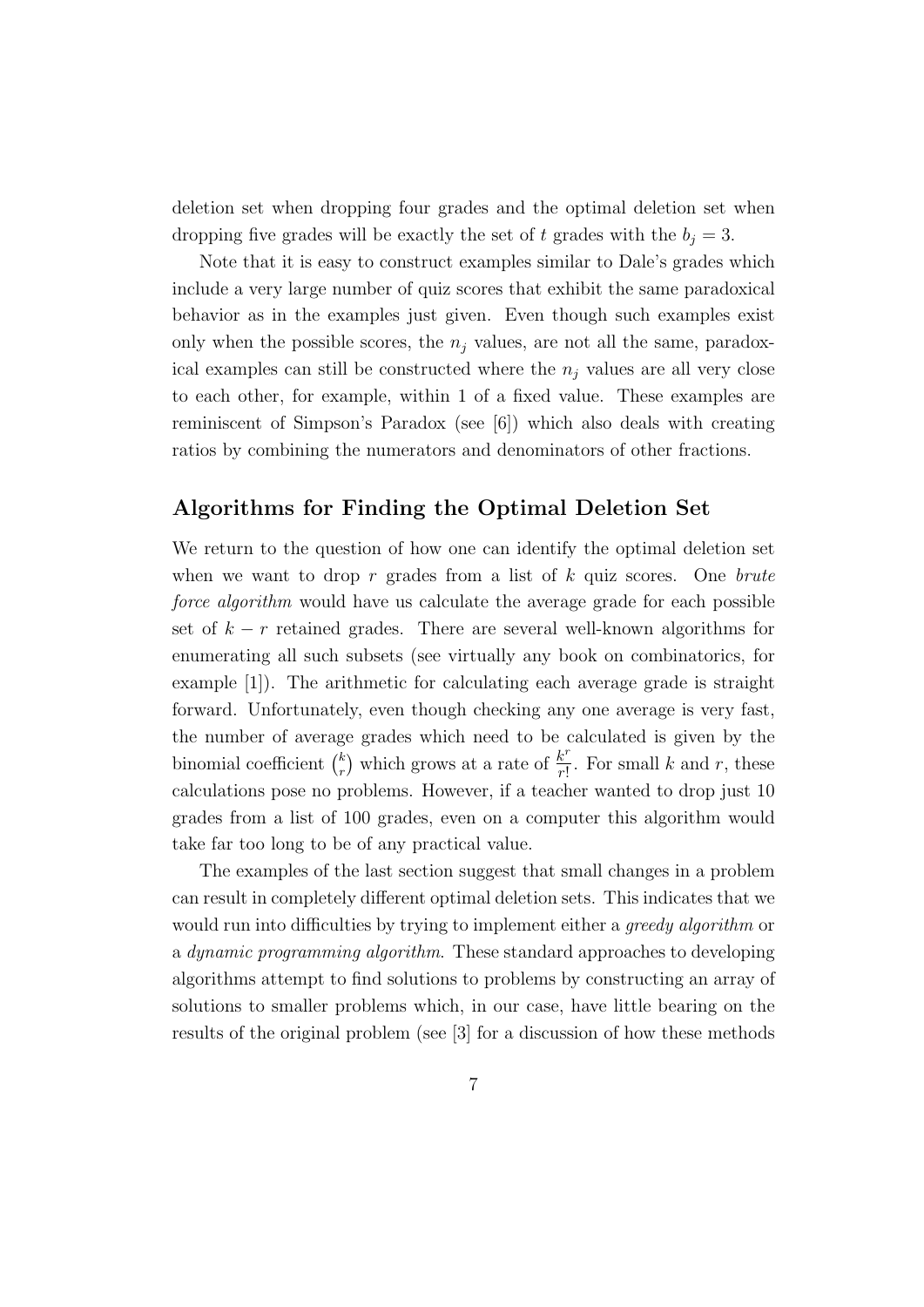are used to generate algorithms).

## **The Optimal Drop Function**

Our goal is to find the retained set  $S \subset K = \{1, 2, 3, \ldots, k\}$  of size  $k - r$  so that the ratio

$$
\frac{\sum_{j \in S} m_j}{\sum_{j \in S} n_j} = q \tag{1}
$$

is maximized. For each *j* define  $f_j(q) = m_j - qn_j$ . Then equation (1) is equivalent to

$$
\sum_{j \in S} f_j(q) = 0. \tag{2}
$$

Notice the the left-hand side of equation (1) is greater than *q* if and only if the left-hand side of equation (2) is greater than 0.

Since each  $f_i(q)$  is a linear, decreasing function of q, for any given set S,  $\sum_{j \in S} f_j(q)$  is also a linear, decreasing function of *q*. For a particular selection of retained grades, *S*, the equation  $\sum_{j \in S} f_j(q) = 0$  is satisfied by the value of *q* which represents the average of the quizzes in *S*. We will have found the optimal set of retained quizzes, *Sbest*, when we find the *S* where the associated average, *qbest*, is as large as possible. Define the *optimal drop function* to be

$$
F(q) = \max\{\sum_{j \in S} f_j(q) : S \subseteq K, |S| = k - r\}.
$$
 (3)

Since  $F$  is the maximum of a finite number of linear, decreasing functions, it must be a piecewise linear, decreasing, concave up function. Moreover,  $F(q_{best}) = 0$  since  $\sum_{j \in S_{best}} f_j(q_{best}) = 0$  while for any other  $S \subseteq K$  with  $|S| = k - r$ , it follows that  $\sum_{j \in S} f_j(q_{best}) \leq 0$ .

Consider, for example, Carl's quiz scores from Table 2 where we drop two of four quizzes. There are six possible sets *S* and six associated sums shown in Figure 1.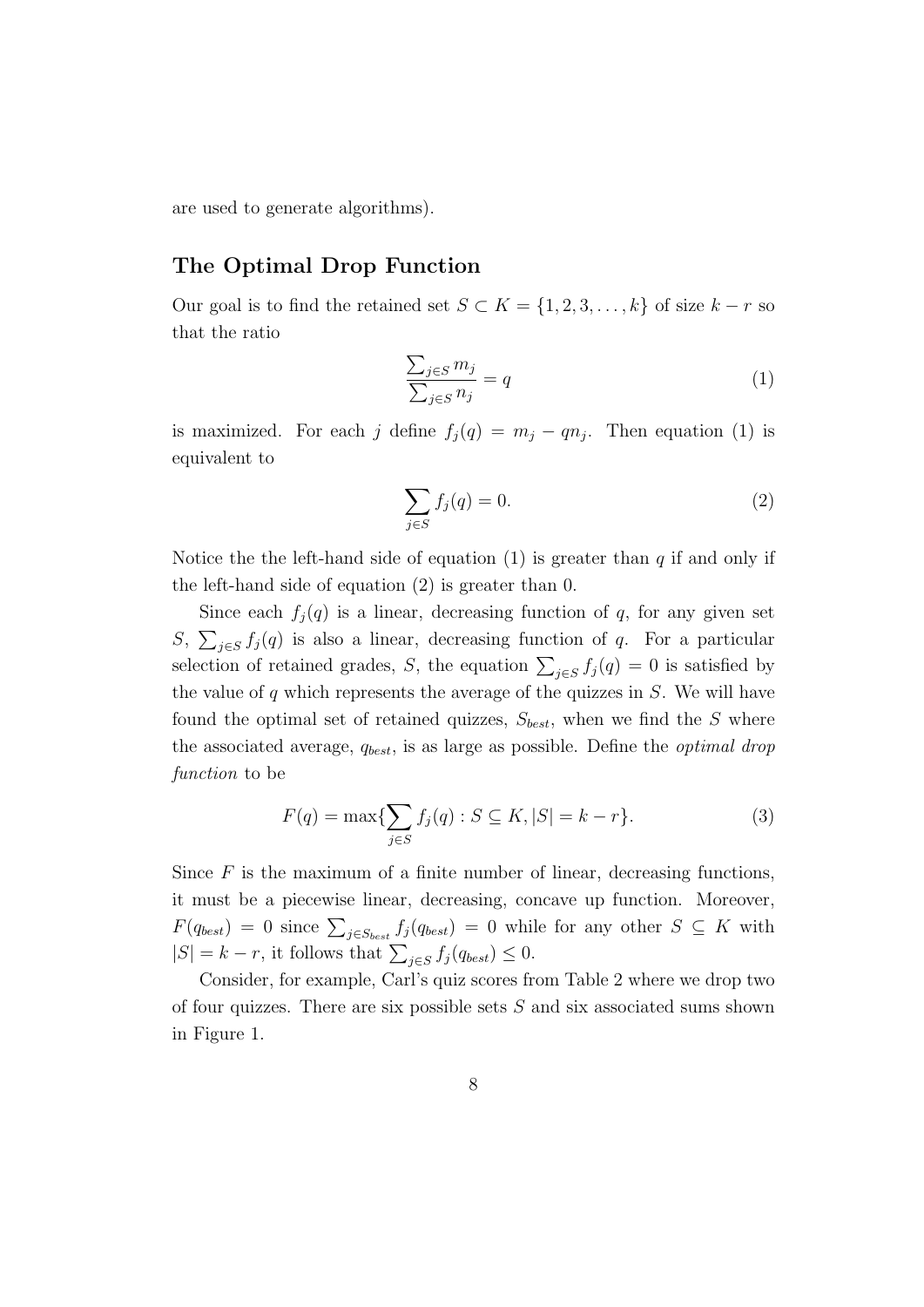

Figure 1: The six possible sums of two  $f_j$ 

The function *F* in this case has the graph



Figure 2: The graph of *F*

The problem of determining the best set of *r* grades to drop is now equivalent to finding the subset  $S \subset K$  with  $|S| = k - r$  and a rational number *q*, so that  $F(q) = \sum_{j \in S} f_j(q) = 0$ . The advantage of considering the function *F* is that it is a simple matter to evaluate  $F(q)$  for any given *q*. Indeed, given a list of *k* grades  $m_1, m_2, \ldots, m_k$  and *k* maximum possible scores  $n_1, n_2, \ldots, n_k$ , a number, *r*, of grades to drop, and a real number *q*, one merely has to evaluate each  $f_j(q) = m_j - qn_j$  for each  $j = 1, 2, \ldots, k$ . Then one identifies the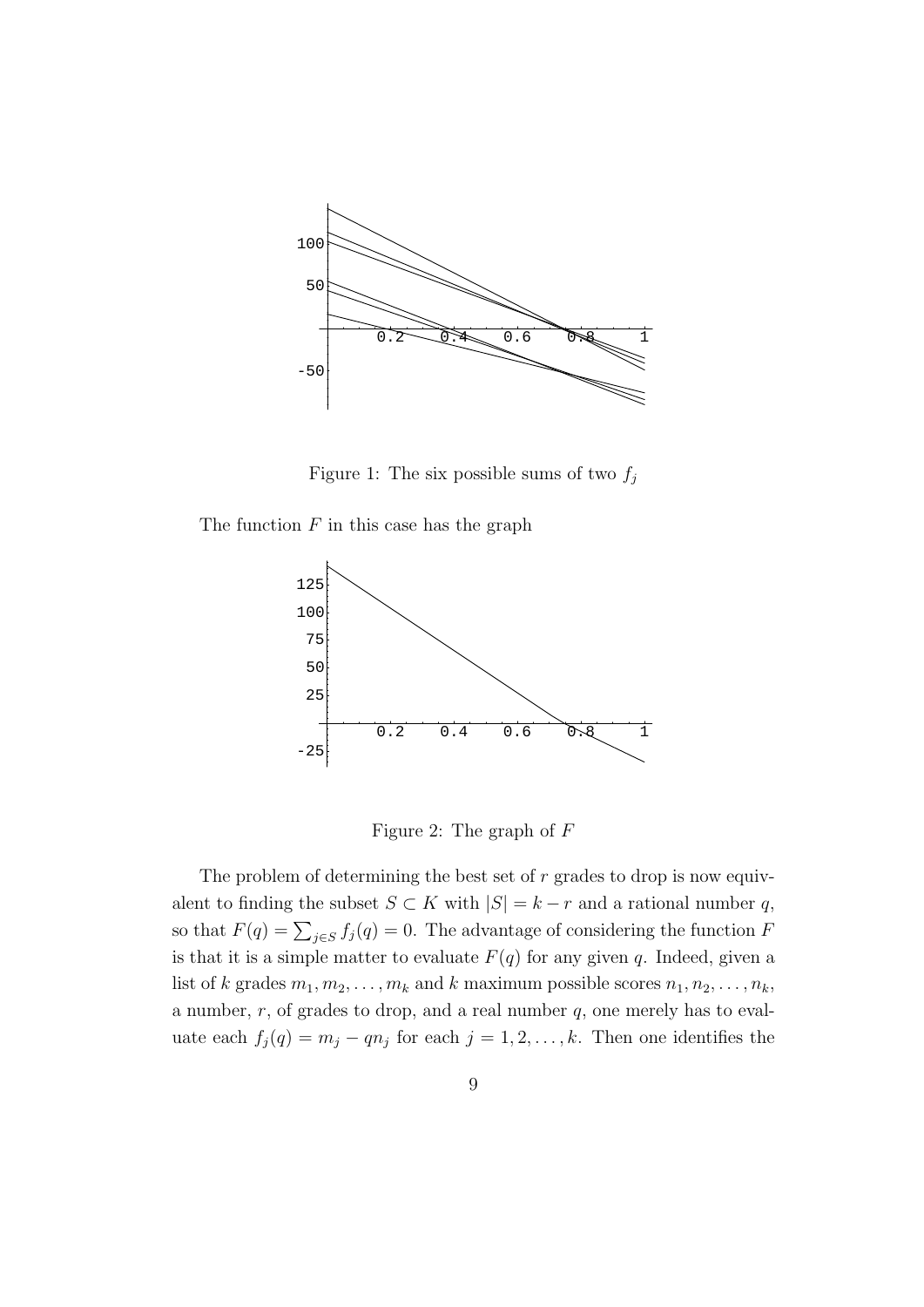$k - r$  largest values among the  $f_j(q)$  values. The set *S* becomes the set of *j* values corresponding to the largest  $f_i(q)$  values. Finally,  $F(q)$  is calculated as  $\sum_{j \in S} f_j(q)$ . Since there are well-known efficient algorithms for identifying the largest values out of a collection of numbers (see virtually any book about data structures or algorithms, for example,  $[3]$  or  $[5]$ ),  $F(q)$  can be calculated efficiently.

It remains to find the value of *q* where  $F(q) = 0$ . Since for a given *S*,  $\sum_{j \in S} f_j(q)$  is linear, the graph of *F* can change slope at a value of *q* only if the associated set *S* changes at this value of *q*. For each *q* we can consider the collection of the *k* values of  $f_i(q)$  for  $j = 1, 2, 3, ..., k$ . We can order these values in decreasing order. As the value of *q* changes, the values of the  $f_i(q)$ change, and their order changes. Notice that the values of *S* depend only on the order of the  $f_j(q)$ , and hence the set *S* changes only when the order of  $f_j(q)$  changes. Since each  $f_j$  is a continuous function, the order of  $f_i(q)$  and  $f_i(q)$  can change only for values of *q* where  $f_i(q) = f_i(q)$ . Notice that since each  $f_j$  is linear, this occurs at most once for every pair of  $i$  and  $j$ . Therefore, the set *S* cannot change at more than  $\binom{k}{2}$  $\binom{k}{2}$  values of *q* since there are only that many pairs of *i* and *j*.

The condition  $f_i(q) = f_j(q)$  occurs when  $m_i - qn_i = m_j - qn_j$ , or when  $q = \frac{m_i - m_j}{n_i - n_j}$  $\frac{n_i - m_j}{n_i - n_j}$ . Thus, if the graph of *F* changes slope at some value *q*, *q* has to be a rational number with denominator bounded by *N* (recall that *N* is an upper bound for all the  $n_i$ ). Since  $\frac{\sum_{j \in S_{best}} m_j}{\sum_{j \in S_{best}} n_j}$  $\frac{\sum_{j \in S_{best}} m_j}{\sum_{j \in S_{best}} n_j} = q_{best}, q_{best}$  is a rational number with denominator no larger than  $(k - r)N$ .

This can be used to find *Sbest* and *qbest*. One could identify all the values of *q* where  $f_i(q) = f_i(q)$  for some two values *i* and *j*. Then, by evaluating  $F(q)$  at each of those points, the function *F* can be constructed since it is linear between each of those values of *q*. From this, one can easily find where  $F(q) = 0$ . But there are more efficient ways to find where  $F(q) = 0$ .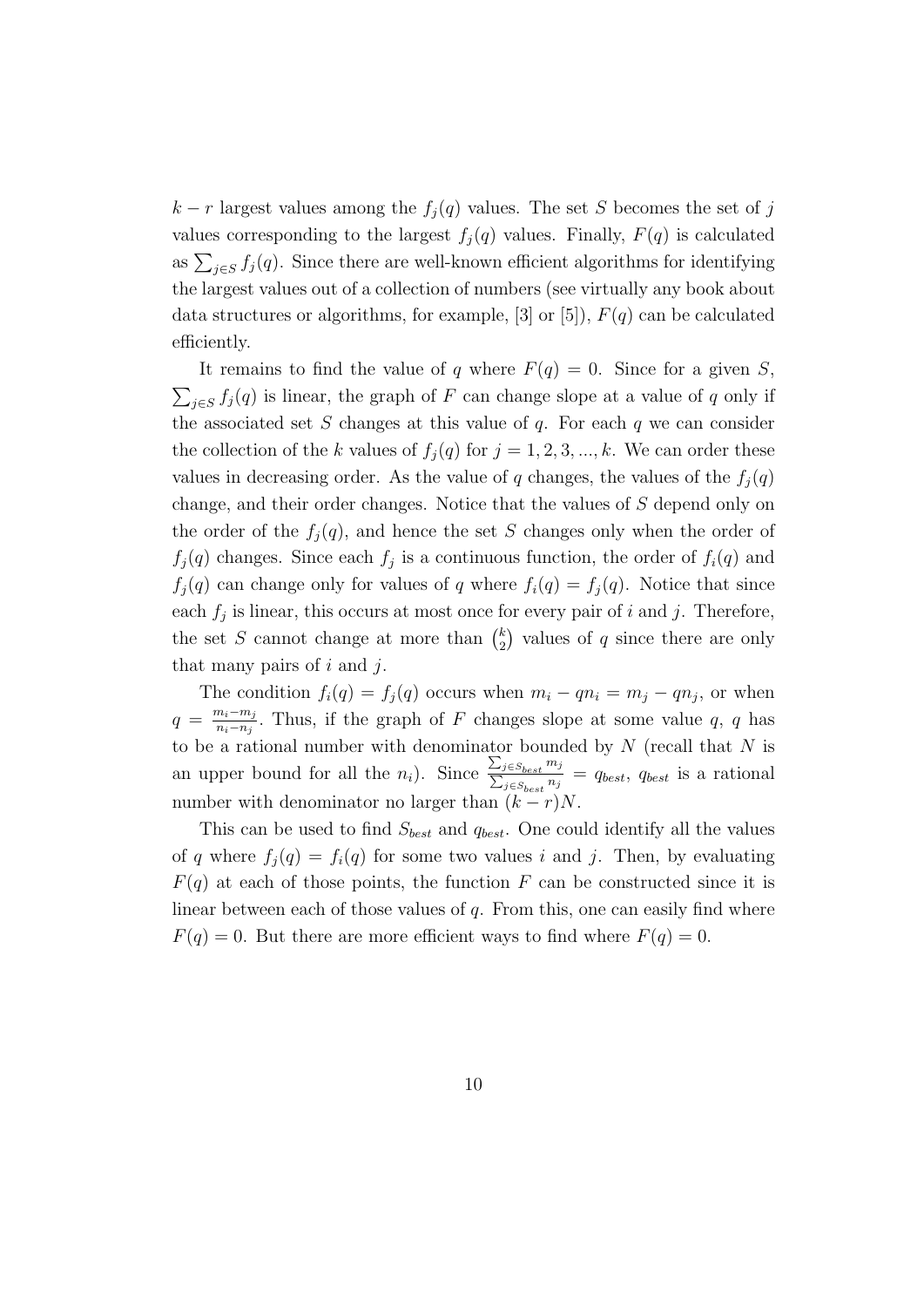#### **The Bisection Algorithm**

An even more efficient algorithm is obtained by approximating the *q* where  $F(q) = 0$  using the *bisection method* (see virtually any book about numerical analysis, for example, [2]). Since we know that *qbest* must lie in the interval between the minimum and maximum values of  $\frac{m_j}{n_j}$ , we begin by setting  $q_{high} =$  $\max_j \left\{ \frac{m_j}{n_j} \right\}$ *nj*  $\left\{ \Omega, q_{low} = \min_j \left\{ \frac{m_j}{n_j} \right\} \right\}$ *nj*  $\left\{ \right\}$ , and  $q_{middle} = \frac{q_{min} + q_{max}}{2}$  $rac{+q_{max}}{2}$ . Then we calculate  $F(q_{middle})$  and its associated set *S*. If  $F(q_{middle}) < 0$ , we reset  $q_{low}$  to  $q_{middle}$ . Otherwise we reset  $q_{high}$  to  $q_{middle}$ . Finally, we reset  $q_{middle}$  to  $\frac{q_{low} + q_{high}}{2}$ . We repeatedly calculate *qmiddle*, *F*(*qmiddle*), *S*, and reset *qhigh*, *qlow*, and *qmiddle* until *qhigh − qlow <* 1  $\frac{1}{2(k-r)N^2}$ . At that point the value of *S* is *S*<sub>*best*</sub>. Then, *q<sub>best</sub>* can be calculated from *Sbest*.

How do we know that this final set *S* is *Sbest*? To answer this, we carefully consider the function *F*. Recall that *F* is piecewise linear, decreasing, and concave up. If  $F$  is linear in a neighborhood of  $q_{best}$ , then the distance between  $q_{best}$  and the next  $q$  where  $F$  changes slope is the distance between a rational number with denominator at most *N* and a rational number with denominator at most  $(k - r)N$ , which must be at least  $\frac{1}{(k-r)N^2}$ . So our approximation to *qbest* must be closer to *qbest* than to this closest point of slope change. Thus, the set *S* associated with this approximation is *Sbest*.



Figure 3: *q* and *qbest* when *F* is linear near *qbest*

If  $F$  were to change slope at  $q_{best}$ , then our approximation to  $q_{best}$  would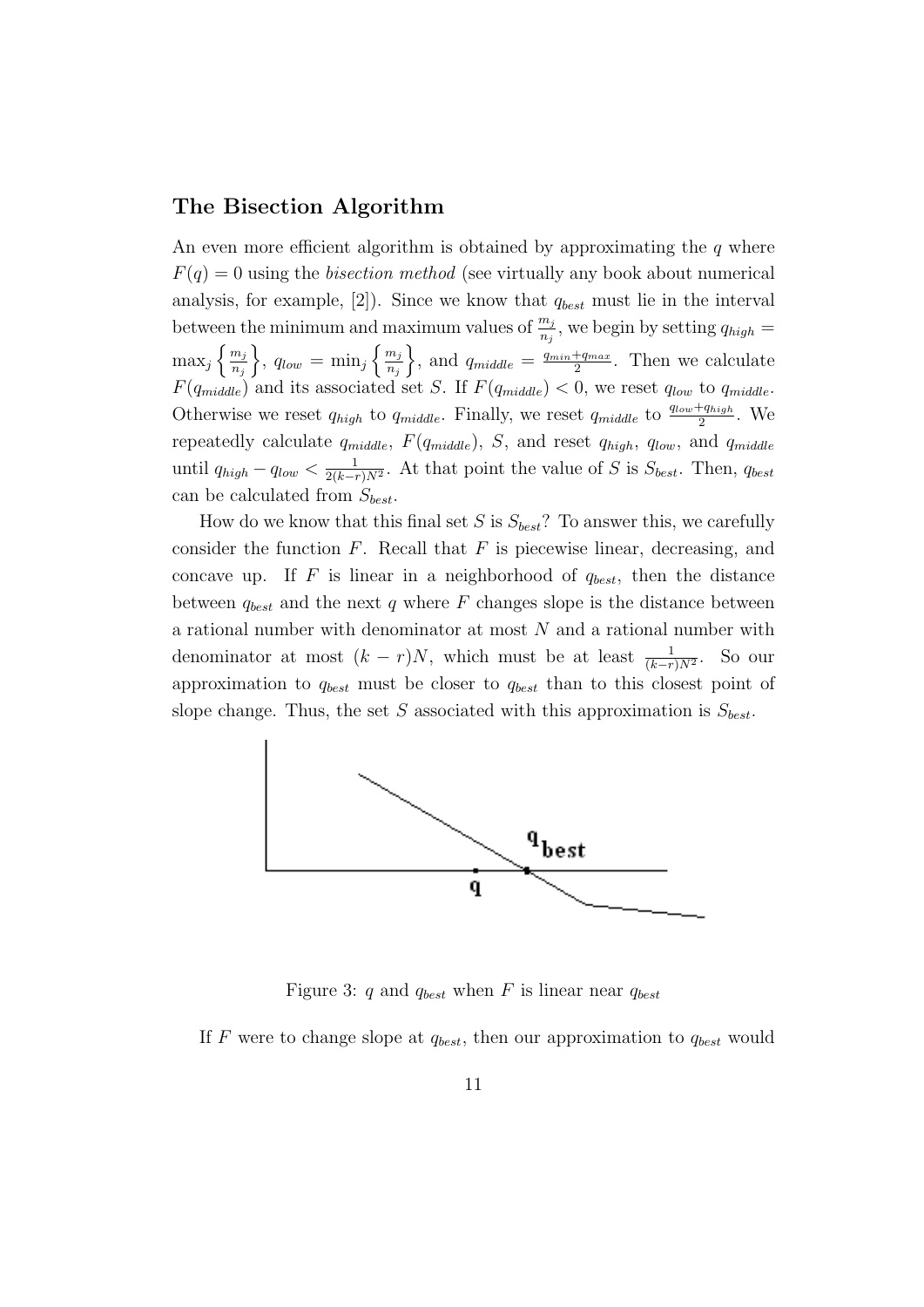be associated with one of two different sets of grades where both of these sets are associated with the average *qbest* and, thus, are equally good sets of grades to drop.



Figure 4: *q* and *qbest* when *F* is not linear at *qbest*

## **A More Efficient Algorithm**

An improvement can be found in the bisection algorithm by considering the geometry of the graph of *F*.

Figure 5 shows several of the linear pieces which form the graph of *F*. Suppose the value  $q_1$  <  $q_{best}$  is chosen at random, and  $F(q_1)$  is calculated yielding the associated set *S*<sup>1</sup> of grades to keep. Consider the linear piece of the graph of *F* passing through the point  $(q_1, F(q_1))$ . Let  $q_2$  be the location where this linear piece crosses the x-axis. This  $q_2$  is the average of the grades of  $S_1$ . Since the graph of F is concave up,  $q_2$  lies strictly between  $q_1$  and  $q_{best}$ . Iterating this process will yield a sequence of  $q_j$  which reach  $q_{best}$  after finitely many steps. At that point,  $F(q)$  will be 0. If the value of  $q_1$  happened to be larger than *qbest*, one iteration of this process will yield a *q*<sup>2</sup> less than or equal to *qbest*.

Note that the determination of the point where  $F(q)$  is 0 poses no problem. Each  $q_j$  used in this algorithm will be a rational number. In practice,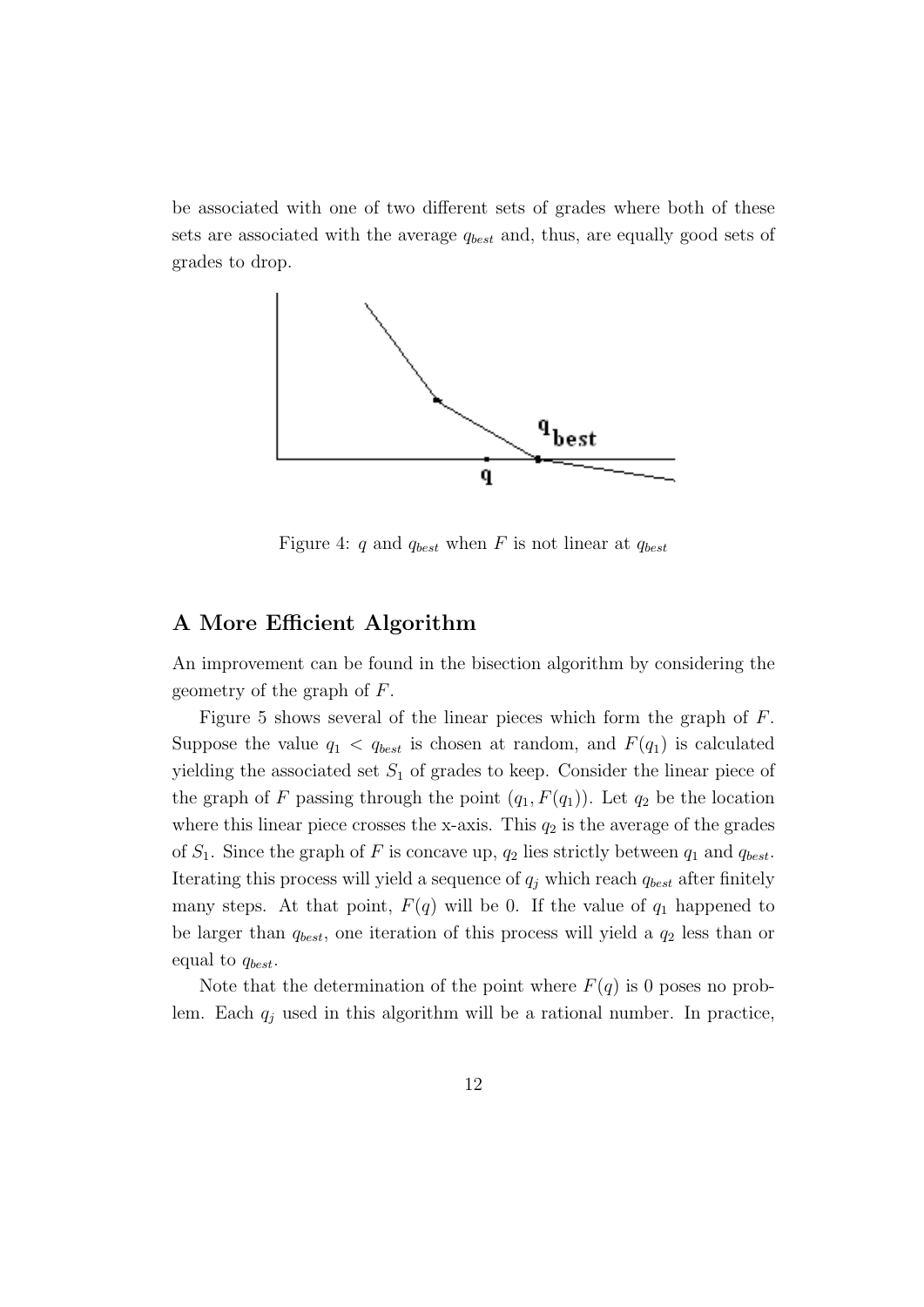

Figure 5: Sequence of *q<sup>j</sup>* 's approaching *qbest*

rather than calculating  $F(q)$ , one would calculate  $F(q)$  multiplied by the denominator of *q*. Doing this allows  $F(q)$  to be calculated using integer (fixed point) arithmetic which is not subject to the round-off error and inaccuracy problems common when using real (floating point) arithmetic.

Although it is not clear from the above discussion that this algorithm will run any faster than the bisection method algorithm, extensive running of simulations suggest that the algorithm always converges very rapidly requiring only a very small number of iterations to solve the most complicated problems. For example, we randomly generated many sets of quiz grades each containing 1,000 grades. Using this algorithm to drop 300 of the 1,000 grades, we never found a case where more than five iterations were needed to identify the optimal deletion set. This makes the algorithm particularly well suited for implementation in a computer gradebook program. Why does this algorithm converge so rapidly? Perhaps it is because it is essentially Newton's method applied to the piecewise linear function *F*.